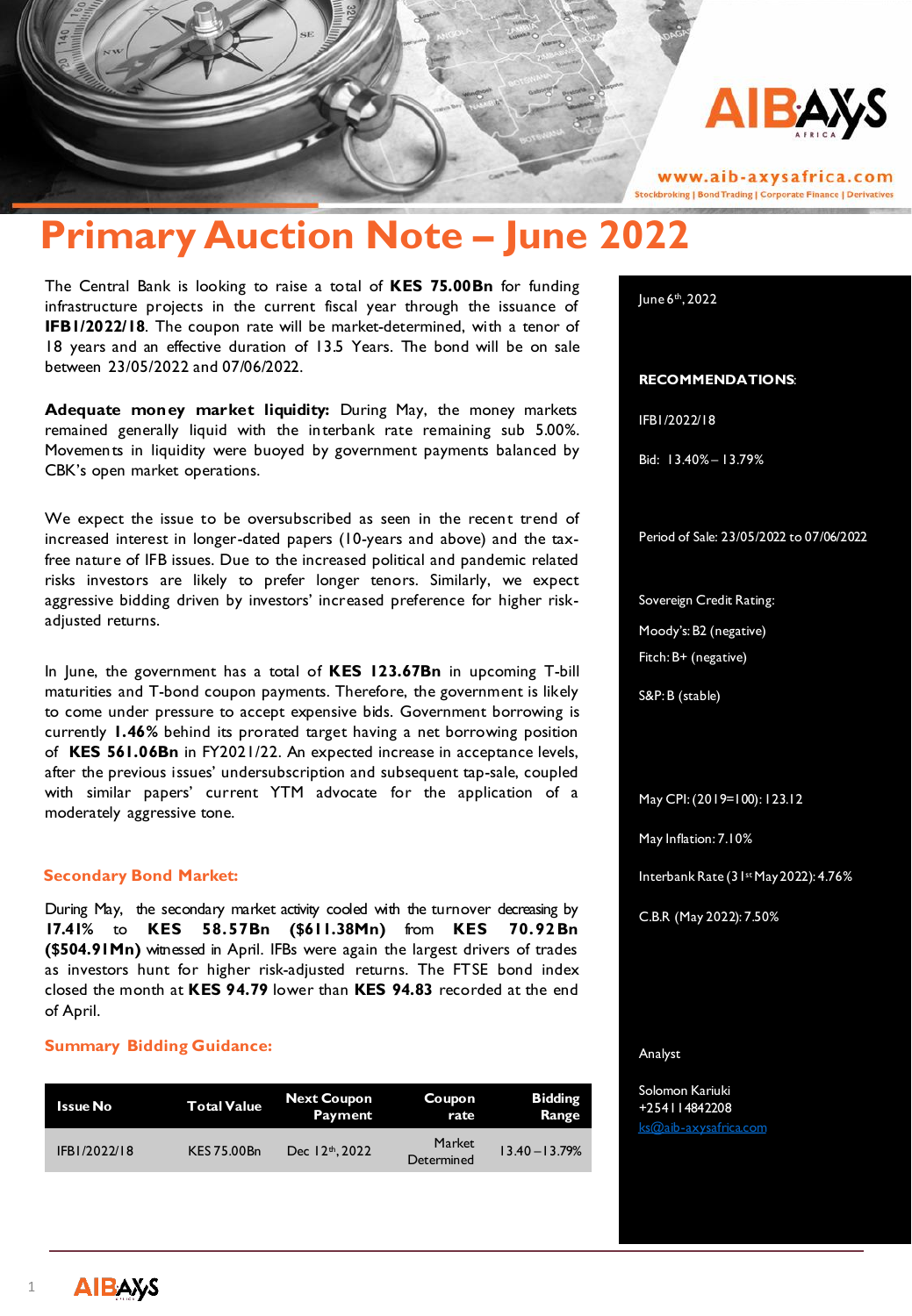## **Interbank**

During April, liquidity in the money markets remained relatively stable, supported by government payments and open market operations by CBK. The interbank rates remained sub 5.00% throughout the month with the interbank rate declining to close the month at **4.60%** on 31st May from **4.66%** recorded on 28th April.

CBK's Monetary Policy Committee (MPC) has raised the Central Bank rate to 7.50%, for the first time since March 2020, as it sought to tame soaring inflation in the wake of increased global and local risks. Inflation rose to 7.10%, closing in on its upper target of  $7.50\%$ . The committee will meet again on  $30<sup>th</sup>$  June 2022.



## **NSE Yield Curve**

During May, rates increased across the yield curve with 10-year papers gaining by 50.53bps, while the two-year paper lost by 27.88bps. We expect the yield curve to experience upward pressure across medium and long-term tenors, with a slight easing in the short-term, as investors seek higher premiums on prevailing political and pandemic related risks.



**May Inflation:**

- In May, headline inflation increased to **7.10%** from **6.47 %** in April. The CPI increased **0.78%** to 123.12 in May 2022 from 122.17 in April 2022.
- Meanwhile, the food and non-alcoholic beverages index increased by **12.40%** y/y. Additionally, the transport index increased by **6.00%** in the last year.
- We expect the CBK's move to raise the CBR to cool the threat of inflation rising beyond its upper limit of 7.50%. However, rising fuel costs and anticipated shortages in the supply of farm inputs, maize and wheat are likely to exert pressure on transportation, energy and food prices.